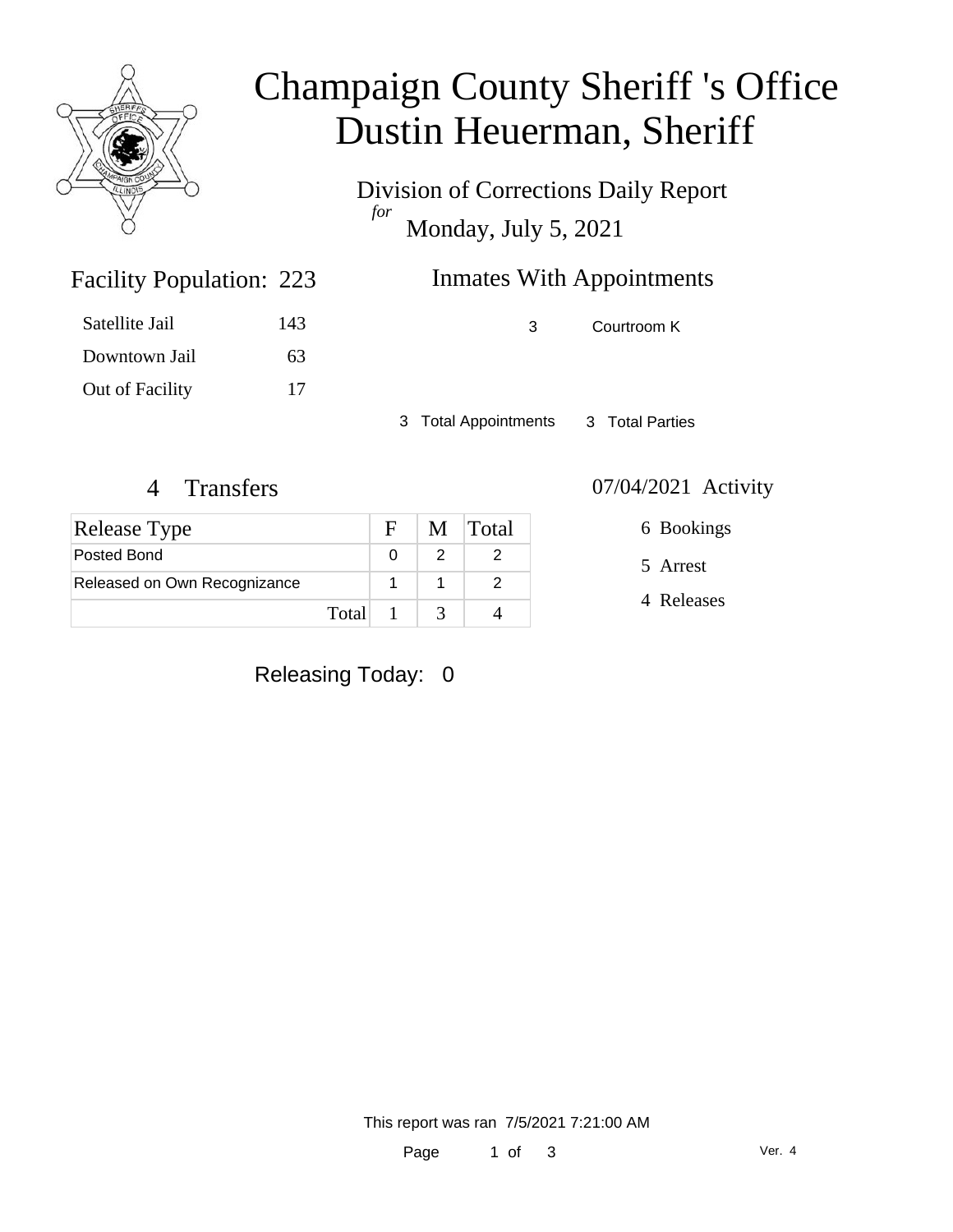

# Champaign County Sheriff 's Office Dustin Heuerman, Sheriff

Division of Corrections Daily Report *for* Monday, July 5, 2021

#### Custody Status Count

- Civil Other 1
- Electronic Home Dentention 16
	- Felony Arraignment 9
		- Felony Other 4
	- Felony Pre-Sentence 5
		- Felony Pre-Trial 128
	- Felony Sentenced CCSO 5
	- Felony Sentenced IDOC 29
		- Hold Sentenced CCCC 1
	- Misdemeanor Arraignment 1
		- Misdemeanor Pre-Trial 6
- Misdemeanor Sentenced CCSO 1
	- Petition to Revoke 6
	- Remanded to DHS 9
	- Traffic Sentenced CCSO 2
		- Total 223

This report was ran 7/5/2021 7:21:00 AM